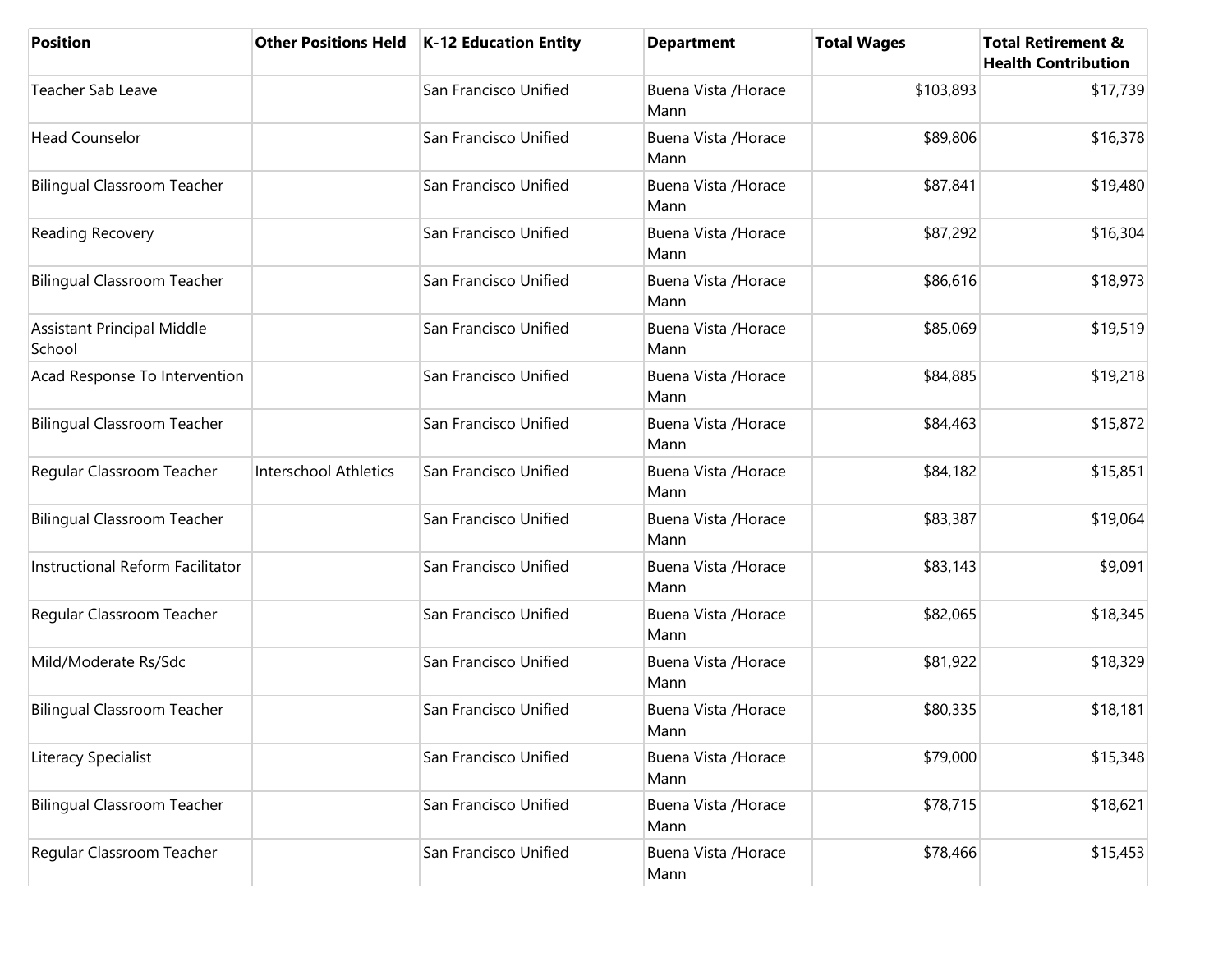| Mild/Moderate Rs/Sdc               | Special Ed Extended<br>School Yr.,<br>Homebound / Hospital<br>Services Teacher | San Francisco Unified | Buena Vista / Horace<br>Mann | \$77,616 | \$17,889 |
|------------------------------------|--------------------------------------------------------------------------------|-----------------------|------------------------------|----------|----------|
| Curriculum Technology Integrat     |                                                                                | San Francisco Unified | Buena Vista / Horace<br>Mann | \$77,455 | \$15,209 |
| <b>Bilingual Classroom Teacher</b> |                                                                                | San Francisco Unified | Buena Vista / Horace<br>Mann | \$74,770 | \$14,957 |
| Secondary Music Teacher            |                                                                                | San Francisco Unified | Buena Vista / Horace<br>Mann | \$74,656 | \$15,391 |
| <b>Bilingual Classroom Teacher</b> |                                                                                | San Francisco Unified | Buena Vista / Horace<br>Mann | \$72,644 | \$18,207 |
| Librarian                          |                                                                                | San Francisco Unified | Buena Vista / Horace<br>Mann | \$71,528 | \$14,654 |
| Mild/Moderate Rs/Sdc               |                                                                                | San Francisco Unified | Buena Vista / Horace<br>Mann | \$71,015 | \$14,619 |
| Regular Classroom Teacher          |                                                                                | San Francisco Unified | Buena Vista / Horace<br>Mann | \$68,459 | \$14,319 |
| Regular Classroom Teacher          |                                                                                | San Francisco Unified | Buena Vista / Horace<br>Mann | \$68,076 | \$14,455 |
| <b>Bilingual Classroom Teacher</b> |                                                                                | San Francisco Unified | Buena Vista / Horace<br>Mann | \$66,239 | \$14,122 |
| Moderate/Severe Rs/Sdc             | Special Ed Extended<br>School Yr.                                              | San Francisco Unified | Buena Vista / Horace<br>Mann | \$66,053 | \$13,510 |
| Mild/Moderate Rs/Sdc               |                                                                                | San Francisco Unified | Buena Vista / Horace<br>Mann | \$64,666 | \$16,639 |
| Custodian                          | Custodian                                                                      | San Francisco Unified | Buena Vista / Horace<br>Mann | \$63,601 | \$21,149 |
| <b>Bilingual Classroom Teacher</b> |                                                                                | San Francisco Unified | Buena Vista / Horace<br>Mann | \$63,509 | \$13,854 |
| Regular Classroom Teacher          |                                                                                | San Francisco Unified | Buena Vista / Horace<br>Mann | \$63,161 | \$6,074  |
| Regular Classroom Teacher          | Interschool Athletics                                                          | San Francisco Unified | Buena Vista / Horace<br>Mann | \$62,333 | \$13,759 |
| <b>Bilingual Classroom Teacher</b> |                                                                                | San Francisco Unified | Buena Vista / Horace<br>Mann | \$62,066 | \$13,737 |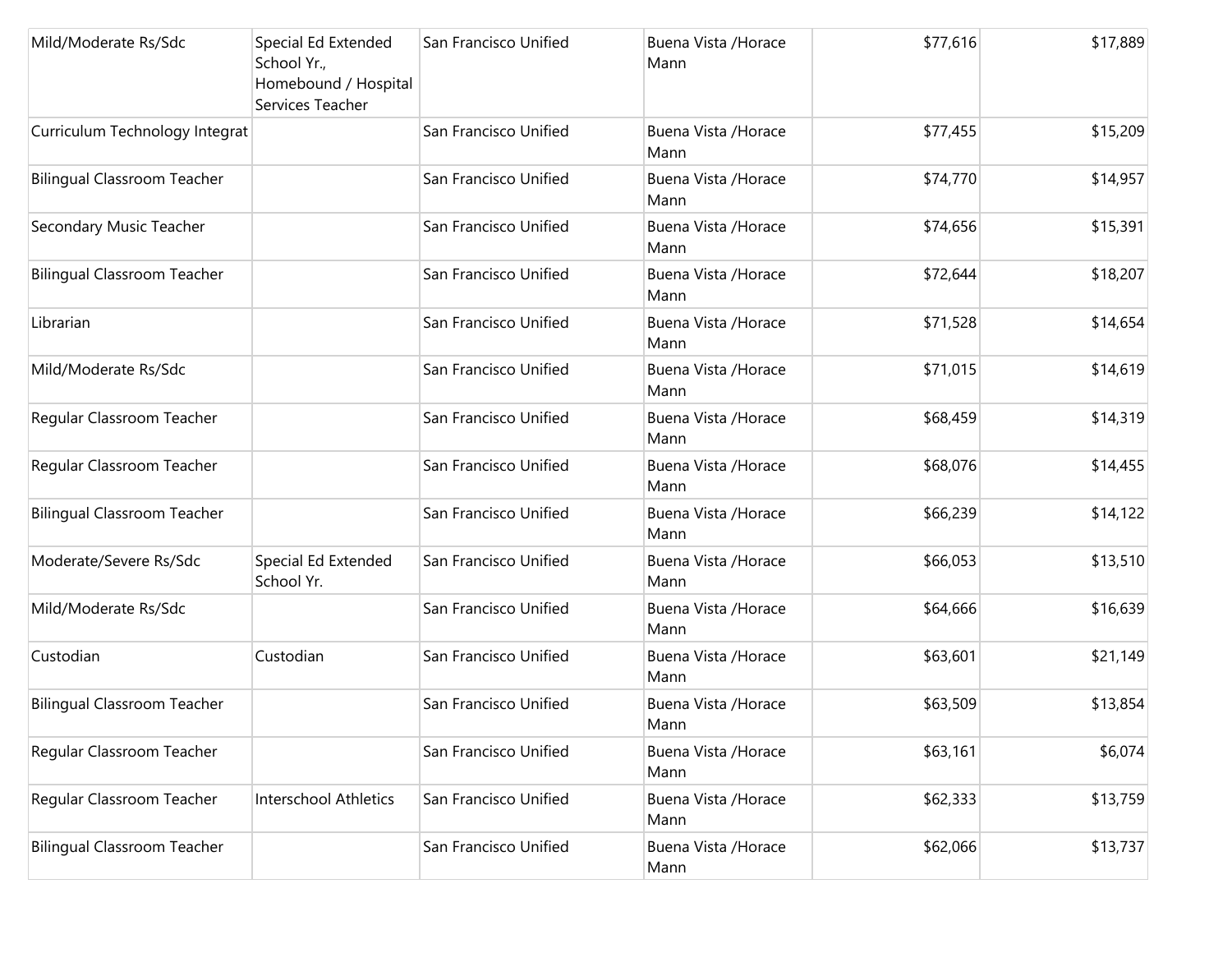| <b>Bilingual Classroom Teacher</b>      |                     | San Francisco Unified | Buena Vista / Horace<br>Mann | \$61,840 | \$13,715 |
|-----------------------------------------|---------------------|-----------------------|------------------------------|----------|----------|
| <b>Bilingual Classroom Teacher</b>      |                     | San Francisco Unified | Buena Vista / Horace<br>Mann | \$61,820 | \$13,681 |
| Mild/Moderate Rs/Sdc                    |                     | San Francisco Unified | Buena Vista / Horace<br>Mann | \$59,526 | \$13,463 |
| <b>Bilingual Classroom Teacher</b>      |                     | San Francisco Unified | Buena Vista / Horace<br>Mann | \$58,280 | \$13,344 |
| Senior Clerk Typist                     | Senior Clerk Typist | San Francisco Unified | Buena Vista / Horace<br>Mann | \$58,150 | \$27,406 |
| Secondary Art Teacher                   |                     | San Francisco Unified | Buena Vista / Horace<br>Mann | \$58,148 | \$5,593  |
| Custodian                               |                     | San Francisco Unified | Buena Vista / Horace<br>Mann | \$57,757 | \$28,001 |
| <b>Bilingual Classroom Teacher</b>      |                     | San Francisco Unified | Buena Vista / Horace<br>Mann | \$57,060 | \$13,227 |
| Principal Middle School                 |                     | San Francisco Unified | Buena Vista / Horace<br>Mann | \$56,259 | \$10,631 |
| <b>Bilingual Classroom Teacher</b>      |                     | San Francisco Unified | Buena Vista / Horace<br>Mann | \$55,121 | \$13,065 |
| <b>Bilingual Classroom Teacher</b>      |                     | San Francisco Unified | Buena Vista / Horace<br>Mann | \$54,822 | \$13,182 |
| Senior Clerk Typist                     |                     | San Francisco Unified | Buena Vista / Horace<br>Mann | \$54,022 | \$25,766 |
| Custodian                               |                     | San Francisco Unified | Buena Vista / Horace<br>Mann | \$52,878 | \$19,516 |
| <b>Bilingual Classroom Teacher</b>      |                     | San Francisco Unified | Buena Vista / Horace<br>Mann | \$52,662 | \$12,160 |
| Social Worker                           |                     | San Francisco Unified | Buena Vista / Horace<br>Mann | \$52,592 | \$15,072 |
| <b>Education Integration Specialist</b> |                     | San Francisco Unified | Buena Vista / Horace<br>Mann | \$49,039 | \$13,521 |
| Family Liaison - Spanish                |                     | San Francisco Unified | Buena Vista / Horace<br>Mann | \$44,947 | \$7,645  |
| Literacy Coach - Tsa                    |                     | San Francisco Unified | Buena Vista / Horace<br>Mann | \$43,293 | \$9,972  |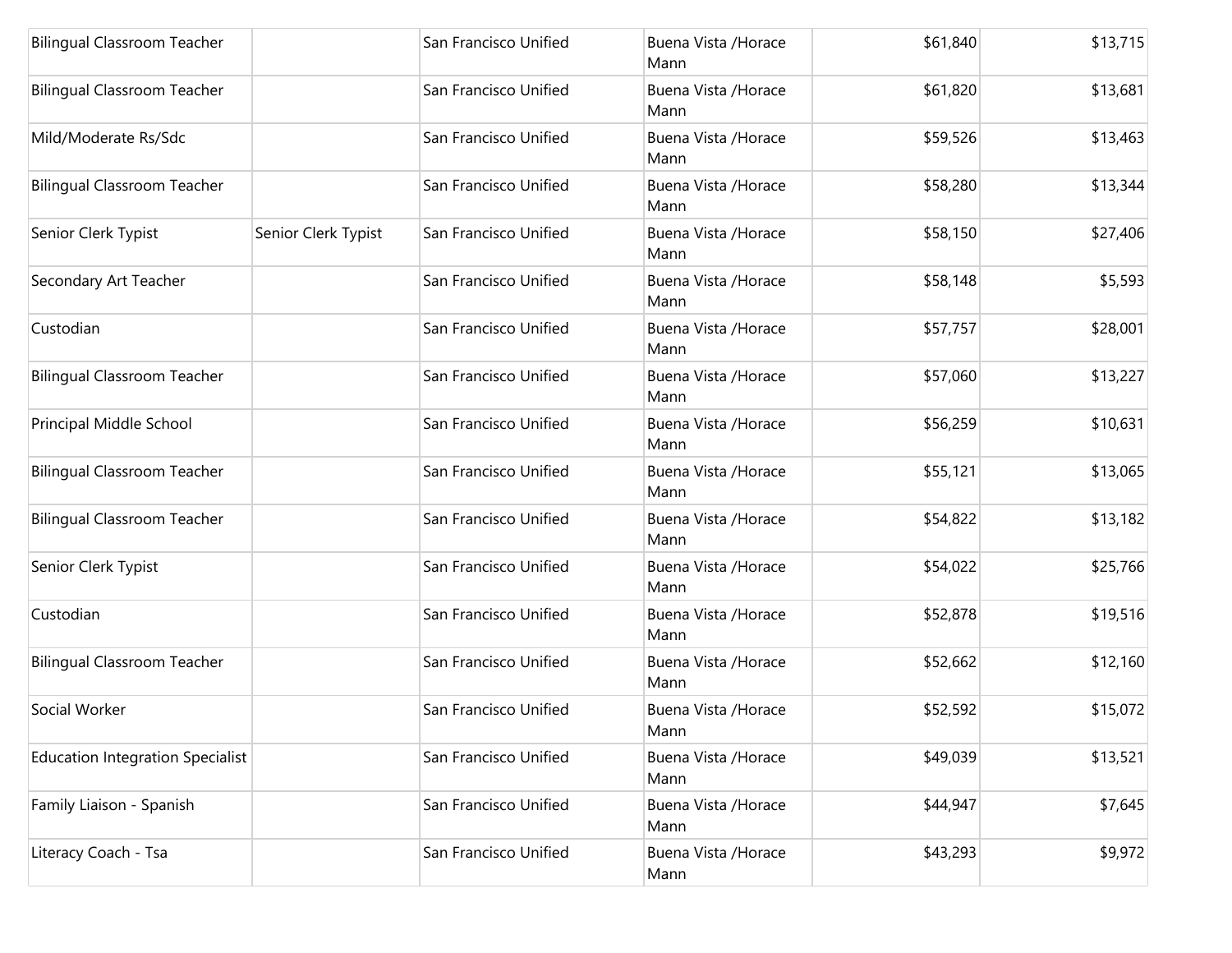| Security-Campus                                     |                                                            | San Francisco Unified | Buena Vista / Horace<br>Mann | \$41,731 | \$7,740  |
|-----------------------------------------------------|------------------------------------------------------------|-----------------------|------------------------------|----------|----------|
| <b>Bilingual Classroom Teacher</b>                  | Day-To-Day Sub                                             | San Francisco Unified | Buena Vista / Horace<br>Mann | \$41,065 | \$8,200  |
| Literacy Specialist                                 | Librarian                                                  | San Francisco Unified | Buena Vista / Horace<br>Mann | \$38,590 | \$14,739 |
| Counselor                                           |                                                            | San Francisco Unified | Buena Vista / Horace<br>Mann | \$38,156 | \$7,889  |
| Librarian                                           |                                                            | San Francisco Unified | Buena Vista / Horace<br>Mann | \$36,817 | \$3,907  |
| Instructional Aide - Computer                       | Instructional Aide -<br>Computer, Interschool<br>Athletics | San Francisco Unified | Buena Vista / Horace<br>Mann | \$36,265 | \$11,628 |
| Sped Ia Sh - All Impair                             |                                                            | San Francisco Unified | Buena Vista / Horace<br>Mann | \$34,976 | \$7,906  |
| <b>Bilingual Classroom Teacher</b>                  |                                                            | San Francisco Unified | Buena Vista / Horace<br>Mann | \$34,375 | \$7,569  |
| Sp/Ed. la Non-Sev H: All Impmt Sp/Ed. la Non-Sev H: | All Impmt                                                  | San Francisco Unified | Buena Vista / Horace<br>Mann | \$32,715 | \$7,787  |
| Sp/Ed. la Non-Sh I: Spanish                         |                                                            | San Francisco Unified | Buena Vista / Horace<br>Mann | \$31,403 | \$10,590 |
| Counselor                                           |                                                            | San Francisco Unified | Buena Vista / Horace<br>Mann | \$30,456 | \$6,116  |
| Sp/Ed. la Non-Sh I: Spanish                         |                                                            | San Francisco Unified | Buena Vista / Horace<br>Mann | \$30,254 | \$7,692  |
| Sp/Ed. la Non-Sev H: All Impmt                      |                                                            | San Francisco Unified | Buena Vista / Horace<br>Mann | \$27,604 | \$1,045  |
| Security-Campus                                     |                                                            | San Francisco Unified | Buena Vista / Horace<br>Mann | \$26,953 | \$7,645  |
| Bilingual Classroom Teacher                         |                                                            | San Francisco Unified | Buena Vista /Horace<br>Mann  | \$24,348 | \$5,193  |
| <b>Bilingual Classroom Teacher</b>                  | Day-To-Day Sub                                             | San Francisco Unified | Buena Vista / Horace<br>Mann | \$23,420 | \$2,311  |
| <b>Bilingual Classroom Teacher</b>                  |                                                            | San Francisco Unified | Buena Vista / Horace<br>Mann | \$22,583 | \$5,003  |
| Security-Campus                                     |                                                            | San Francisco Unified | Buena Vista / Horace<br>Mann | \$20,437 | \$5,216  |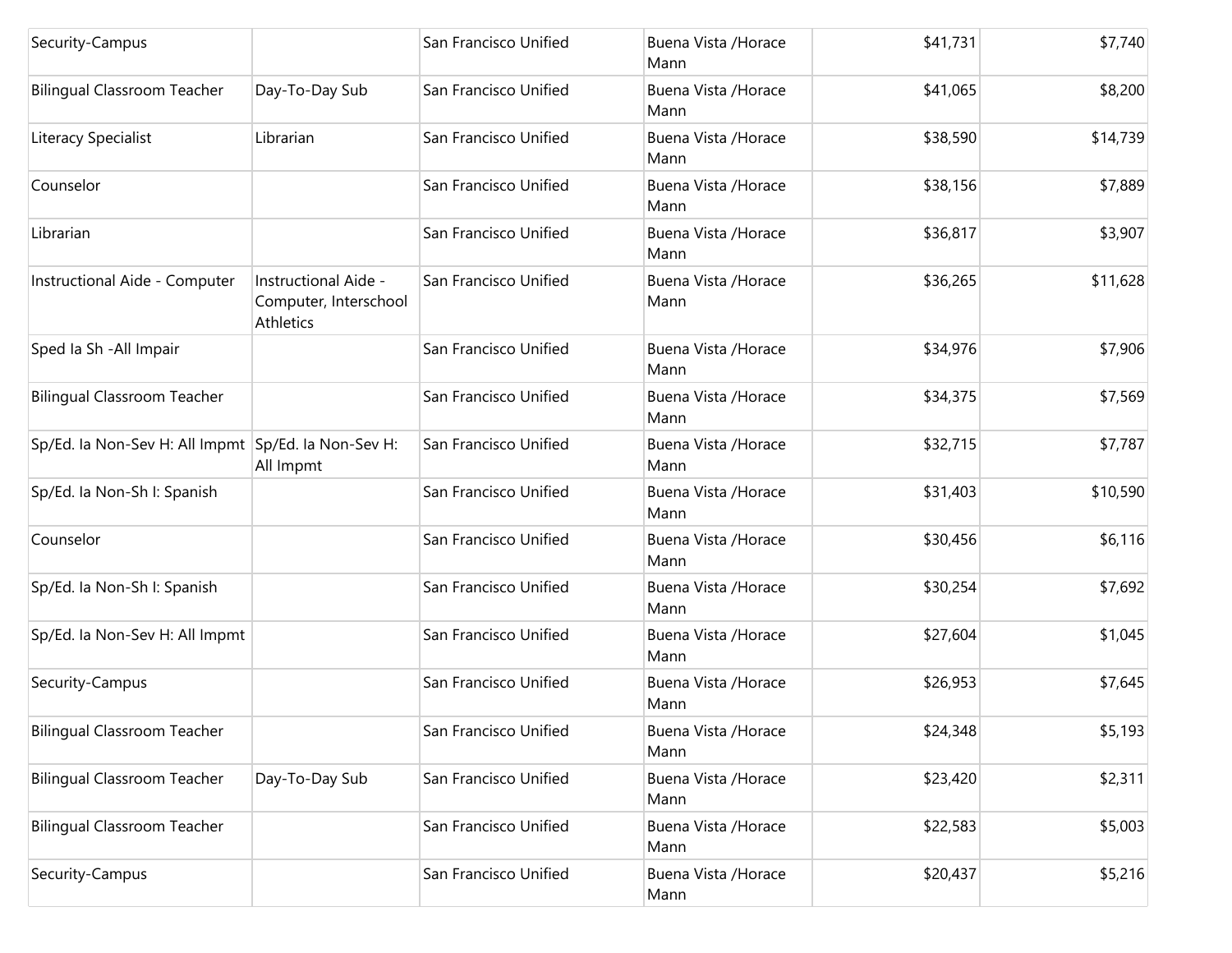| Regular Classroom Teacher          |                | San Francisco Unified | Buena Vista / Horace<br>Mann | \$20,039 | \$8,211 |
|------------------------------------|----------------|-----------------------|------------------------------|----------|---------|
| Regular Classroom Teacher          |                | San Francisco Unified | Buena Vista / Horace<br>Mann | \$18,208 | \$4,590 |
| <b>Bilingual Classroom Teacher</b> |                | San Francisco Unified | Buena Vista / Horace<br>Mann | \$17,900 | \$4,501 |
| Interschool Athletics              | Noon Monitor   | San Francisco Unified | Buena Vista / Horace<br>Mann | \$8,116  | \$0     |
| Sped Ia Sh - All Impair            |                | San Francisco Unified | Buena Vista / Horace<br>Mann | \$4,029  | \$47    |
| <b>Avid Tutor</b>                  |                | San Francisco Unified | Buena Vista / Horace<br>Mann | \$3,540  | \$0     |
| <b>Avid Tutor</b>                  |                | San Francisco Unified | Buena Vista / Horace<br>Mann | \$3,440  | \$0     |
| Interschool Athletics              | Day-To-Day Sub | San Francisco Unified | Buena Vista / Horace<br>Mann | \$3,174  | \$0     |
| Interschool Athletics              |                | San Francisco Unified | Buena Vista / Horace<br>Mann | \$2,976  | \$0     |
| <b>Avid Tutor</b>                  |                | San Francisco Unified | Buena Vista / Horace<br>Mann | \$2,749  | \$0     |
| Interschool Athletics              |                | San Francisco Unified | Buena Vista / Horace<br>Mann | \$2,746  | \$0     |
| <b>Avid Tutor</b>                  |                | San Francisco Unified | Buena Vista / Horace<br>Mann | \$2,693  | \$0     |
| <b>Avid Tutor</b>                  |                | San Francisco Unified | Buena Vista / Horace<br>Mann | \$2,538  | \$0     |
| Interschool Athletics              |                | San Francisco Unified | Buena Vista / Horace<br>Mann | \$2,525  | \$0     |
| <b>Avid Tutor</b>                  |                | San Francisco Unified | Buena Vista / Horace<br>Mann | \$2,385  | \$0     |
| <b>Avid Tutor</b>                  |                | San Francisco Unified | Buena Vista / Horace<br>Mann | \$2,117  | \$0     |
| <b>Avid Tutor</b>                  |                | San Francisco Unified | Buena Vista / Horace<br>Mann | \$2,063  | \$0     |
| <b>Avid Tutor</b>                  |                | San Francisco Unified | Buena Vista / Horace<br>Mann | \$1,944  | \$0     |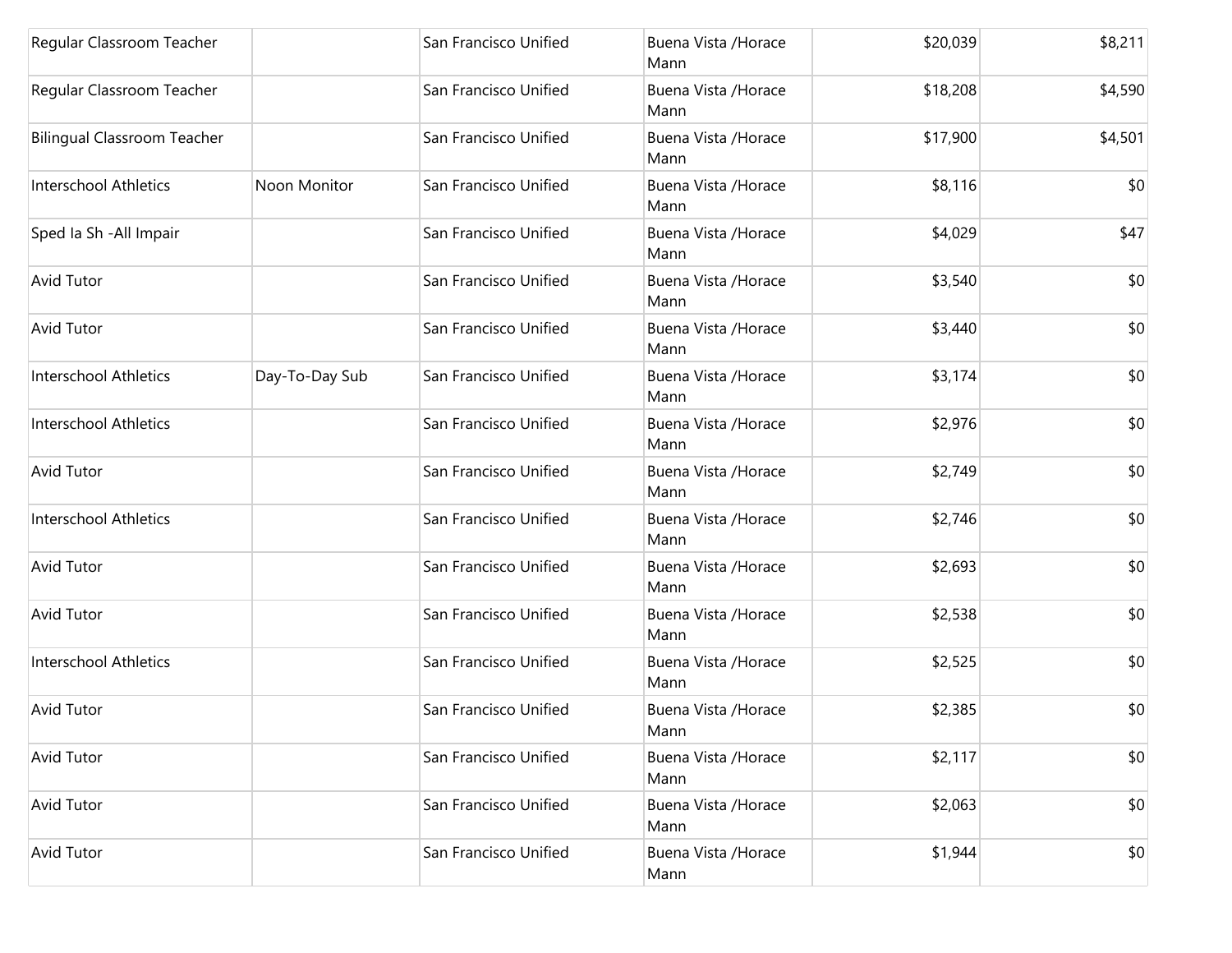| <b>Avid Tutor</b>       | San Francisco Unified | Buena Vista / Horace<br>Mann | \$1,905 | \$0   |
|-------------------------|-----------------------|------------------------------|---------|-------|
| Itinerant Music Teacher | San Francisco Unified | Buena Vista / Horace<br>Mann | \$1,752 | \$156 |
| <b>Avid Tutor</b>       | San Francisco Unified | Buena Vista / Horace<br>Mann | \$1,750 | \$0   |
| <b>Avid Tutor</b>       | San Francisco Unified | Buena Vista / Horace<br>Mann | \$1,615 | \$0   |
| <b>Avid Tutor</b>       | San Francisco Unified | Buena Vista / Horace<br>Mann | \$1,575 | \$0   |
| <b>Avid Tutor</b>       | San Francisco Unified | Buena Vista / Horace<br>Mann | \$1,495 | \$0   |
| <b>Avid Tutor</b>       | San Francisco Unified | Buena Vista / Horace<br>Mann | \$1,467 | \$0   |
| <b>Avid Tutor</b>       | San Francisco Unified | Buena Vista / Horace<br>Mann | \$1,464 | \$0   |
| <b>Avid Tutor</b>       | San Francisco Unified | Buena Vista / Horace<br>Mann | \$1,442 | \$0   |
| <b>Avid Tutor</b>       | San Francisco Unified | Buena Vista / Horace<br>Mann | \$1,380 | \$0   |
| Interschool Athletics   | San Francisco Unified | Buena Vista / Horace<br>Mann | \$1,358 | \$0   |
| <b>Avid Tutor</b>       | San Francisco Unified | Buena Vista / Horace<br>Mann | \$1,323 | \$0   |
| <b>Avid Tutor</b>       | San Francisco Unified | Buena Vista / Horace<br>Mann | \$1,245 | \$0   |
| <b>Avid Tutor</b>       | San Francisco Unified | Buena Vista / Horace<br>Mann | \$1,104 | \$0   |
| <b>Avid Tutor</b>       | San Francisco Unified | Buena Vista / Horace<br>Mann | \$1,103 | \$0   |
| <b>Avid Tutor</b>       | San Francisco Unified | Buena Vista / Horace<br>Mann | \$993   | \$0   |
| <b>Avid Tutor</b>       | San Francisco Unified | Buena Vista / Horace<br>Mann | \$843   | \$0   |
| <b>Avid Tutor</b>       | San Francisco Unified | Buena Vista / Horace<br>Mann | \$813   | \$0   |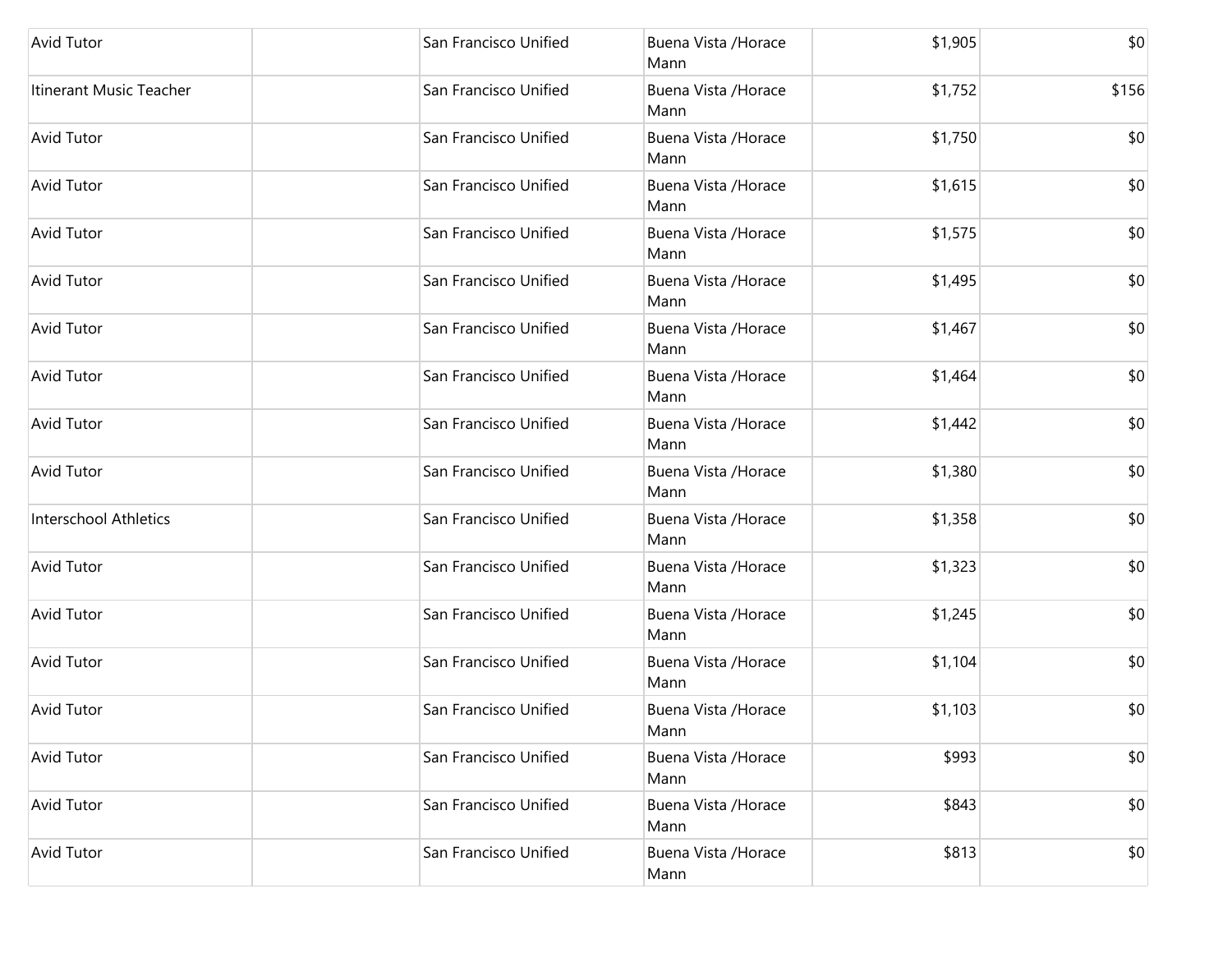| <b>Avid Tutor</b> | San Francisco Unified | Buena Vista / Horace<br>Mann | \$794 | \$0 |
|-------------------|-----------------------|------------------------------|-------|-----|
| <b>Avid Tutor</b> | San Francisco Unified | Buena Vista / Horace<br>Mann | \$763 | \$0 |
| <b>Avid Tutor</b> | San Francisco Unified | Buena Vista / Horace<br>Mann | \$747 | \$0 |
| <b>Avid Tutor</b> | San Francisco Unified | Buena Vista / Horace<br>Mann | \$696 | \$0 |
| <b>Avid Tutor</b> | San Francisco Unified | Buena Vista / Horace<br>Mann | \$672 | \$0 |
| <b>Avid Tutor</b> | San Francisco Unified | Buena Vista / Horace<br>Mann | \$669 | \$0 |
| <b>Avid Tutor</b> | San Francisco Unified | Buena Vista / Horace<br>Mann | \$658 | \$0 |
| <b>Avid Tutor</b> | San Francisco Unified | Buena Vista / Horace<br>Mann | \$655 | \$0 |
| <b>Avid Tutor</b> | San Francisco Unified | Buena Vista / Horace<br>Mann | \$642 | \$0 |
| <b>Avid Tutor</b> | San Francisco Unified | Buena Vista / Horace<br>Mann | \$625 | \$0 |
| <b>Avid Tutor</b> | San Francisco Unified | Buena Vista / Horace<br>Mann | \$614 | \$0 |
| <b>Avid Tutor</b> | San Francisco Unified | Buena Vista / Horace<br>Mann | \$598 | \$0 |
| <b>Avid Tutor</b> | San Francisco Unified | Buena Vista / Horace<br>Mann | \$497 | \$0 |
| <b>Avid Tutor</b> | San Francisco Unified | Buena Vista / Horace<br>Mann | \$456 | \$0 |
| Avid Tutor        | San Francisco Unified | Buena Vista / Horace<br>Mann | \$451 | \$0 |
| Avid Tutor        | San Francisco Unified | Buena Vista / Horace<br>Mann | \$450 | \$0 |
| Avid Tutor        | San Francisco Unified | Buena Vista / Horace<br>Mann | \$434 | \$0 |
| Avid Tutor        | San Francisco Unified | Buena Vista / Horace<br>Mann | \$434 | \$0 |